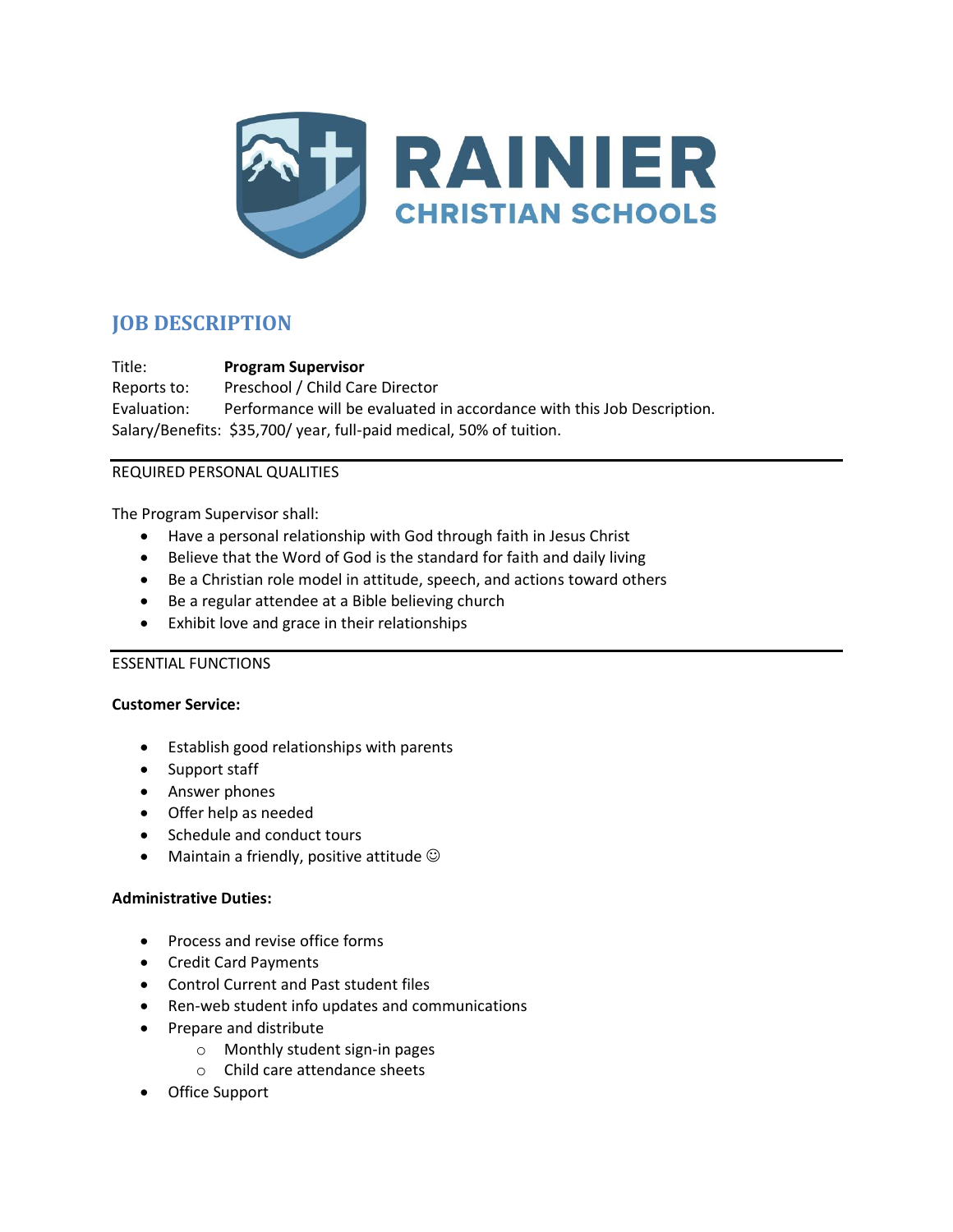#### **Student Support:**

- Process enrollment forms
- Update immunizations
- Ensure Student Files are current
- Log Incident/Accident reports

### **Staff Support:**

- Photo copying
- Laminating
- School Supply Inventory
	- o Ordering items as needed
- Prepare Orientation Notebook:
	- o RCS Staff Policy
	- o Student Attendance

#### **Program Support:**

- Chapel
	- o Assist in preparing crafts and activities
- Summer
	- o Assist in preparing summer themes and crafts
	- o Organize activities
	- o Secure field trips
- Christmas Program
	- o Prepare invites and design & print programs
	- o Prepare classroom CD's
	- o Assist in creating program decorations
- Spring Program
	- o Prepare invites and design & print programs
	- o Prepare classroom CD's
	- o Assist in creating program decorations
- Menu
	- o Place Costco orders and process receipts
- Newsletter
	- o Send to parents monthly
- Field Trips
	- o Schedule as requested upon approval
- **Licensing** 
	- o Help to maintain licensing requirements

### **Parent Support:**

- Communicate upcoming events
- E-mail monthly newsletter